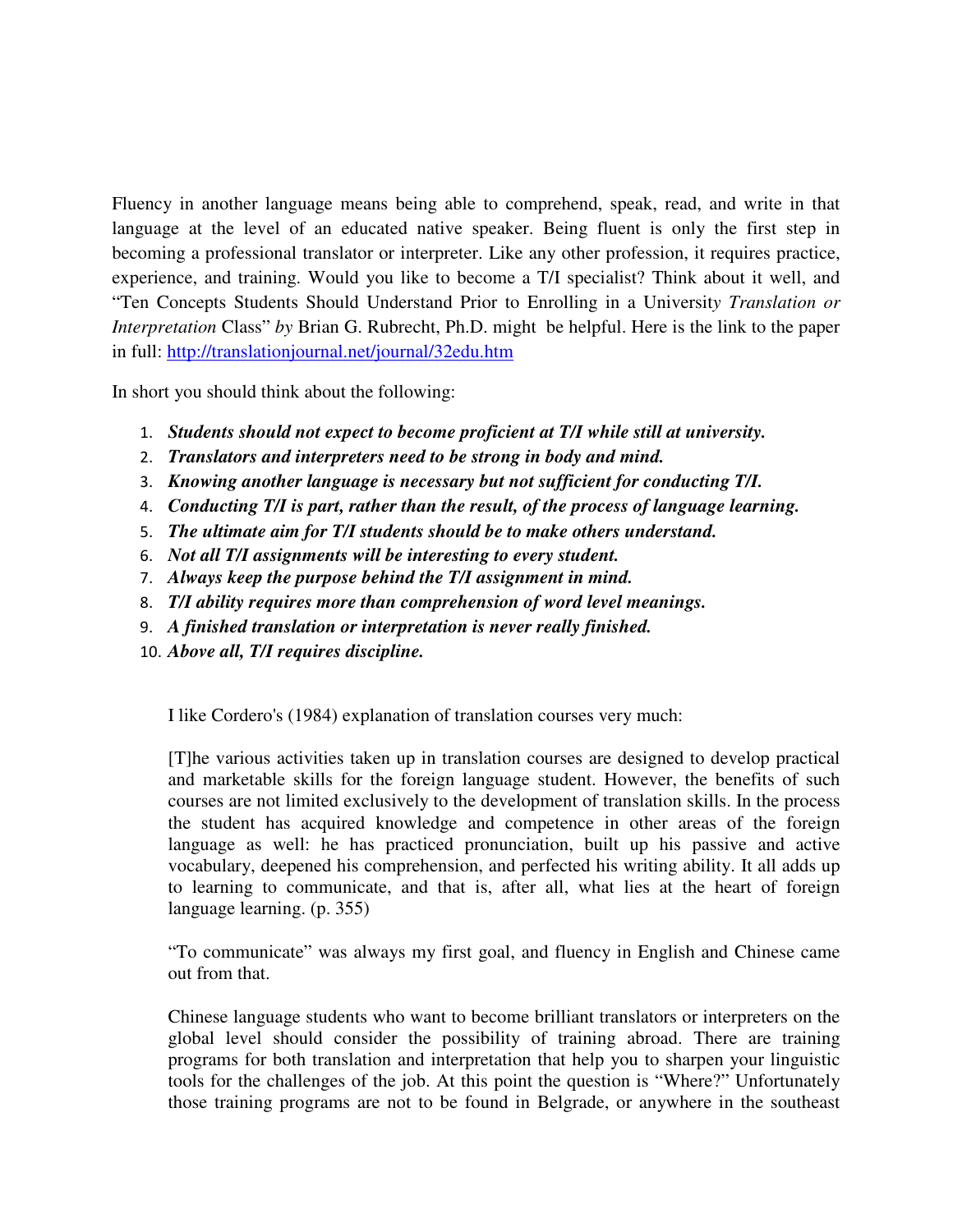Europe. It is the most likely that the choice boils down to China and America, and only a few institutes that will give you the chance to work for the world's biggest and most influential international institutions. I spent two years in USA and got interested in Monterey Institute. Here is what it has to offer to prospective students:

## **Monterey Institute**

Located in Monterey, California, the Monterey Institute of International Studies was founded in 1955 as a multilingual, globally focused graduate institute and research center, which, since 2005, is affiliated with Middlebury College. With enrollment around 800 students (all in graduate programs), the Monterey Institute boasts a close-knit, globally focused community.

The Monterey Institute offers a M.A. in Translation, a M.A. in Translation & Localization Management, a M.A. in Translation & Interpretation, and a M.A. in Conference Interpretation. The M.A. in Translation offers students the opportunity to work in a broad range of areas medical, legal, conference, etc. — and provides the necessary computer and on-the-job training necessary to function as a translator.

The M.A. in Translation & Localization Management, on the other hand, centers around three axes of training: translation, technology, and business management. This translation track develops students' translation skills, as well as their language and cultural proficiency, through core courses offered, as well as elective courses from the other schools at the Monterey Institute of International Studies. The technical courses developed at the Monterey Institute will cover translation technology, software and web site localization, translation automation, processes standardization, IT/workflow strategies, and project management tools. Tools used in class include Alchemy Catalyst, Passolo, SDLX and TRADOS, Star Transit and Workflow. Finally, the business track will cover key business management areas, such as principles of project management, multilingual marketing, managerial economics, product development, and international business strategy in courses offered by the School of International Policy and Management.

The M.A. in Translation & Interpretation program reinforces mastery of the written and oral aspects of the students' working languages by performing both translation and interpretation of related texts. Recent technological innovations blur the distinction between the two. More than 60 percent of students choose to pursue an MATI degree. Graduates have found that being able to provide both translation and interpretation services give them a significant edge in today's competitive job market.

The M.A. in Conference Interpretation prepares students to work as both simultaneous and consecutive interpreters at conferences. In simultaneous interpretation, interpreters sit in soundproof booths (one booth for each language), where they listen to the speech from the meeting room through headsets. As the speaker talks, each interpreter interprets at the same time into his or her native or A language. The interpreter's words are spoken into a microphone and transmitted via headset to meeting participants. In this manner, the same speech can be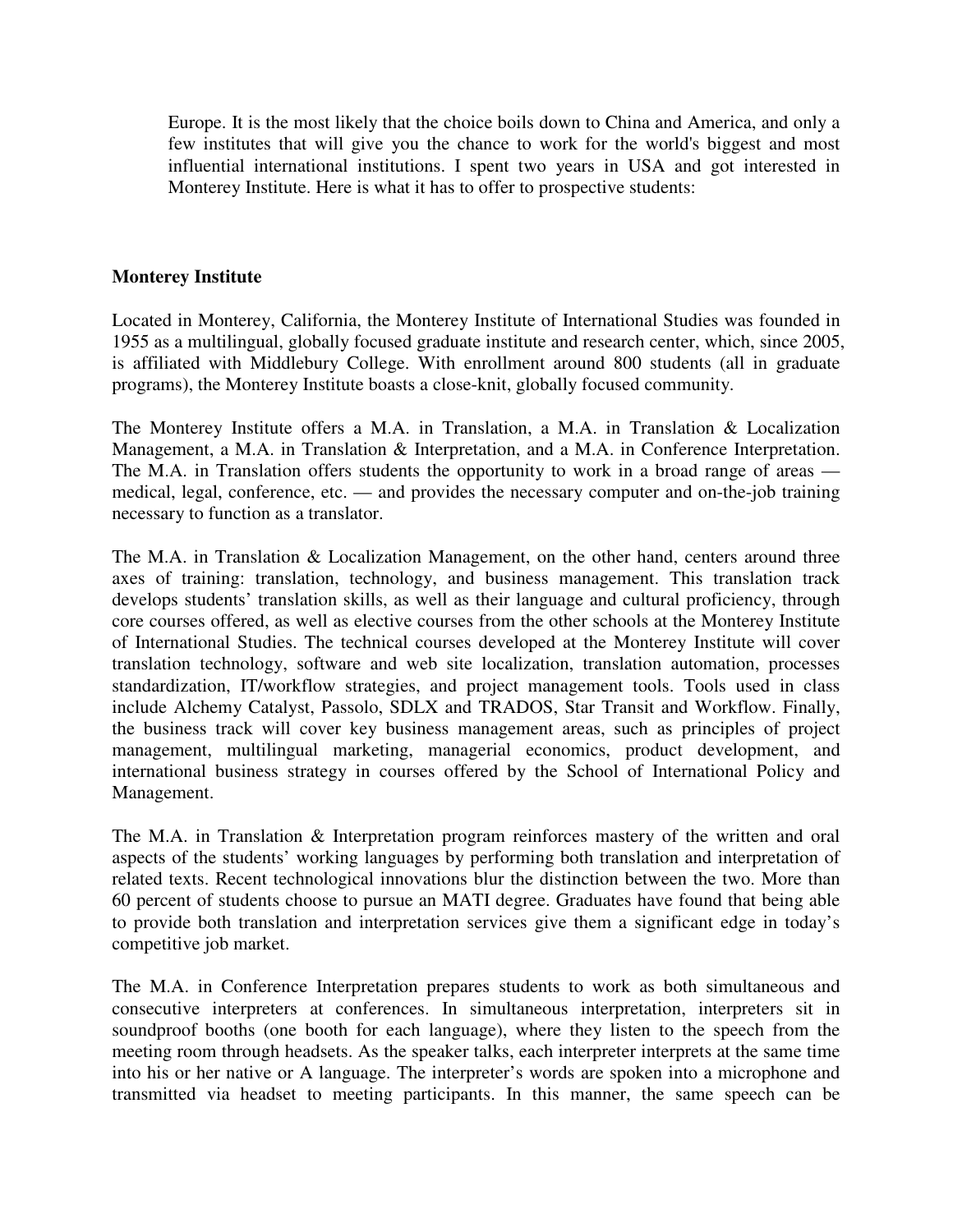interpreted into several languages at once with very little time lag. In each booth, interpreters work as a team, sharing the workload at regular intervals. In consecutive interpretation, the interpreter usually sits with conference delegates while a speech is being made, listens to the speech, and takes notes. When the speaker pauses or finishes, the interpreter renders the speech in the first person in the target language. Speech and interpretation generally occur in segments no longer than 10-15 minutes. Most graduates of the MACI program work as freelance interpreters, although some do work with larger organizations like the United Nations and the U.S. State Department.

Top Translation Graduate Schools (USA): http://www.altalang.com/beyondwords/2009/09/23/top-10-us-translation-schools/

Let's go back to Serbia. Whenever I watch the news broadcasting some important meeting between Serbian and Chinese top officials, and recently there was the one on the level of Prime Ministers, I tend to imagine myself mastering the interpreting part of the work. But what a surprise, there will always be a Chinese lady or gentlemen on that interpreter's chair (probably thanks to Beiwai), instead of some well talented and highly trained Serbian lady or gentleman with a sharp look and good sense of humor. At that point, I have to ask myself "Could I possibly be a professional conference interpreter without proper training?"

Perhaps: some have managed it, some still do...the interpreters who provided the first simultaneous interpretation at the post-World War II trials had to sink or swim: they had no choice but to train themselves, *but we don't have to reinvent the wheel!* 

## **What will a conference interpretation training program teach us?**

To interpret ... or more specifically

- to understand what the speaker wants to say
- to grasp what lies behind the speaker's words
- to keep the message in context
- to convey it consecutively or simultaneously
- to learn a special note-taking technique
- to practice concentration, discourse analysis and fast reaction
- to build useful glossaries
- to develop public speaking skills
- to prepare for different types of assignments
- to manage stressful situations
- to observe a code of conduct
- to prepare for entry into the profession

These are some of the key skills that interpreters make use of at one time or another:

- a polished command of their own native language over a range of registers and domains
- a complete mastery of their non-native languages
- a familiarity with the cultures in the countries where their working languages are spoken